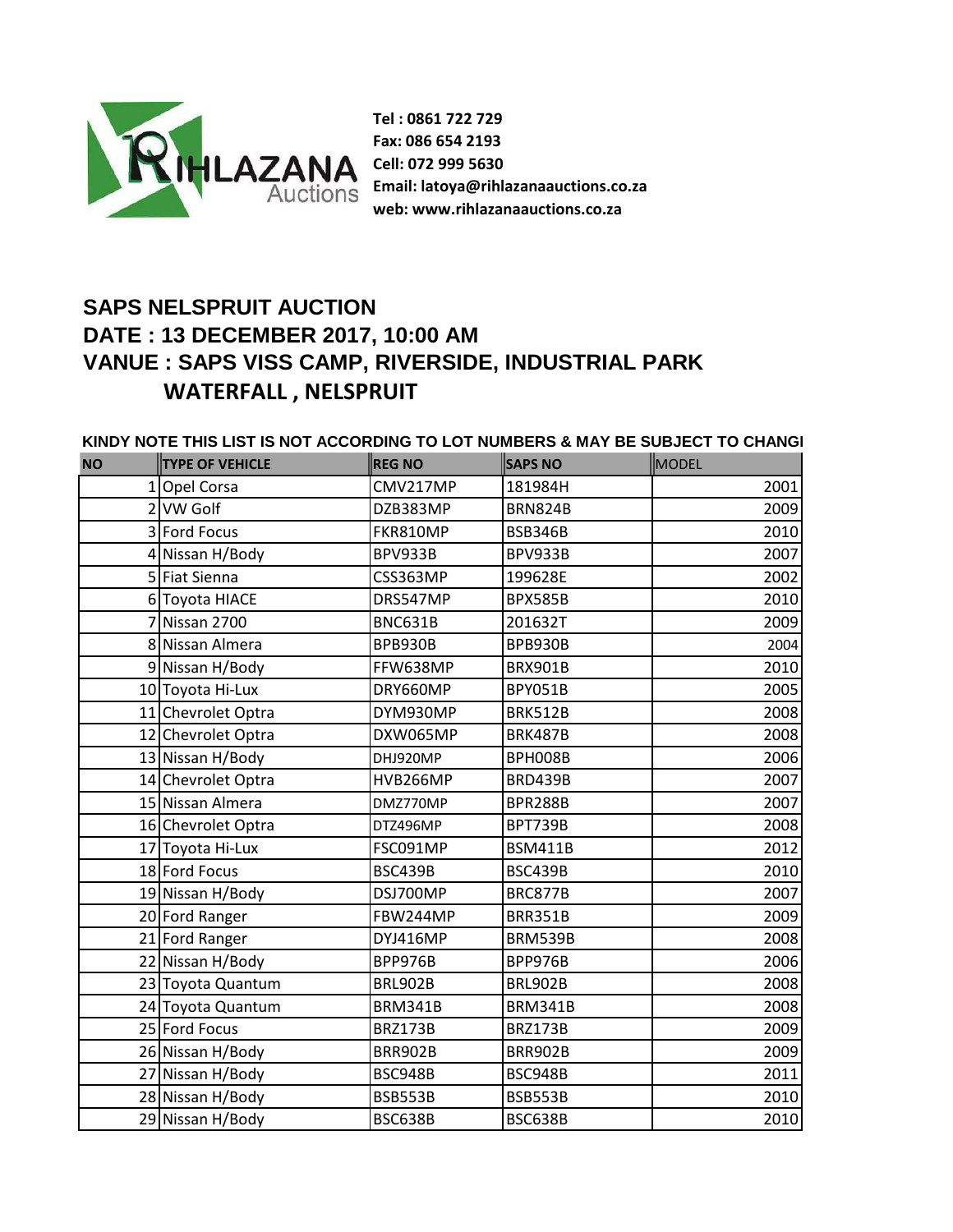| 30 Nissan H/Body    | DWV107MP       | <b>BRH251B</b> | 2008 |
|---------------------|----------------|----------------|------|
| 31 Chevrolet Aveo   | <b>BSC021B</b> | BSC021B        | 2010 |
| 32 Nissan H/Body    | DKZ014MP       | <b>BPL168B</b> | 2006 |
| 33 Ford Ranger      | <b>BRR383B</b> | <b>BRR383B</b> | 2009 |
| 34 Nissan H/Body    | DZB764MP       | <b>BRM665B</b> | 2009 |
| 35 Nissan Tiida     | FGC317MP       | <b>BRW105B</b> | 2010 |
| 36 Ford Focus       | FLD803MP       | BSD609B        | 2011 |
| 37 Nissan H/Body    | <b>BSB555B</b> | <b>BSB555B</b> | 2010 |
| 38 Nissan H/Body    | <b>BRY490B</b> | <b>BRY490B</b> | 2010 |
| 39 Toyota Corolla   | DNR887MP       | <b>BPV762B</b> | 2007 |
| 40 Ford Ranger      | FDR598MP       | <b>BRV799B</b> | 2009 |
| 41 Ford Ranger      | DXW920MP       | BRL044B        | 2008 |
| 42 Nissan H/Body    | DXP699MP       | <b>BRJ550B</b> | 2008 |
| 43 Nissan H/Body    | DLP253MP       | <b>BPN156B</b> | 2006 |
| 44 Nissan H/Body    | DRV821MP       | BPZ077B        | 2006 |
| 45 Isuzu KB         | <b>BSR733B</b> | BSR733B        | 2012 |
| 46 Ford Ranger      | FLT951MP       | <b>BSG711B</b> | 2011 |
| 47 Chevrolet Cruize | FYT460MP       | <b>BSY081B</b> | 2013 |
| 48 Ford Focus       | <b>BSC644B</b> | <b>BSC644B</b> | 2010 |
| 49 Chervelot Aveo   | BSB053B        | <b>BSB053B</b> | 2010 |
| 50 Toyota Hi-Lux    | BRX053B        | BRX053B        | 2010 |
| 51 Toyota Hi-Lux    | DRV427MP       | BPY369B        | 2007 |
| 52 Nissan H/Body    | DLP374MP       | <b>BPN128B</b> | 2006 |
| 53 Nissan Tiida     | FDH963MP       | <b>BRS980B</b> | 2009 |
| 54 M/VITO           | FHH422MP       | <b>BRZ335B</b> | 2010 |
| 55 Chevrolet Aveo   | FKR855MP       | BSC022B        | 2010 |
| 56 Ford Everest     | BSG034B        | BSG034B        | 2011 |
| 57 Ford Focus       | <b>BSB335B</b> | <b>BSB335B</b> | 2010 |
| 58 Ford Bantam      | <b>BSN250B</b> | <b>BSN250B</b> | 2012 |
| 59 Opel Corsa       | CZJ374MP       | <b>BNP512B</b> | 2004 |
| 60 Ford Focus       | FKR539MP       | <b>BSB349B</b> | 2010 |
| 61 Chervelot Aveo   | <b>BSF261B</b> | <b>BSF261B</b> | 2010 |
| 62 Chervelot Optra  | <b>BRK440B</b> | <b>BRK440B</b> | 2008 |
| 63 Toyota Corolla   | DCX372MP       | <b>BNX909B</b> | 2005 |
| 64 Nissan H/Body    | <b>BRT592B</b> | BRT592B        | 2009 |
| 65 Nissan Navara    | FVH033MP       | <b>BSP211B</b> | 2012 |
| 66 Ford Ikon        | FGJ428MP       | BRY158B        | 2010 |
| 67 Ford Focus       | <b>BSB334B</b> | <b>BSB334B</b> | 2010 |
| 68 Ford Ranger      | <b>BRP229B</b> | <b>BRP229B</b> | 2009 |
| 69 Nissan H/Body    | FFB481MP       | <b>BRV535B</b> | 2009 |
| 70 Ford Ranger      | FBR480MP       | <b>BRP231B</b> | 2009 |
| 71 Isuzu KB         | <b>BPD751B</b> | <b>BPD751B</b> | 2006 |
| 72 Nissan H/Body    | FFV264MP       | <b>BRX285B</b> | 2010 |
| 73 Ford Focus       | <b>BRZ162B</b> | <b>BRZ162B</b> | 2009 |
| 74 Isuzu KB         | NPN64572       | <b>BRP196B</b> | 2009 |
| 75 Ford Focus       | <b>BSC440B</b> | <b>BSC440B</b> | 2012 |
| 76 Nissan H/Body    | DRT461MP       | BPY059B        | 2007 |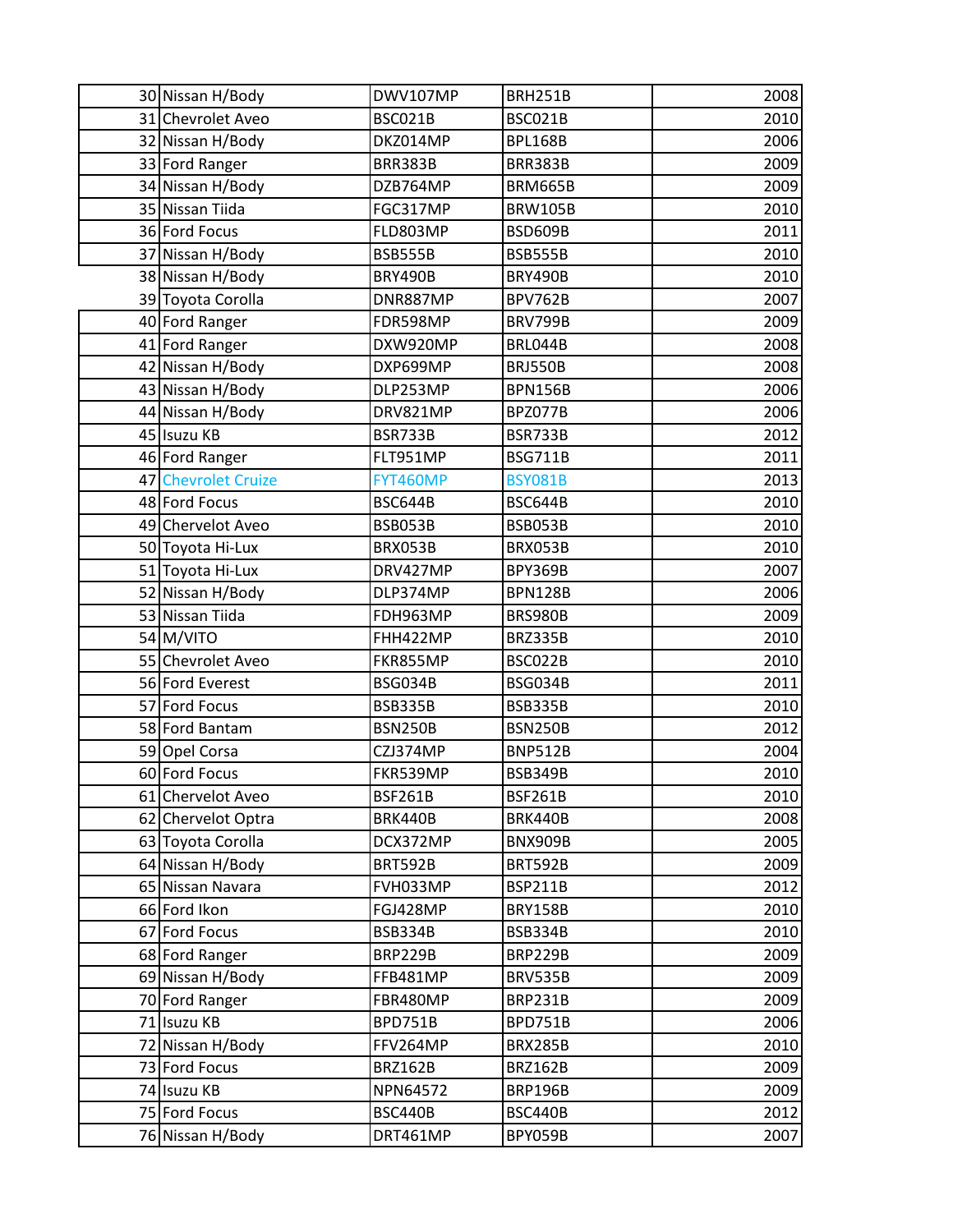| 77 Nissan H/Body       | <b>BSC618B</b> | <b>BSC618B</b> | 2010 |
|------------------------|----------------|----------------|------|
| 78 Toyota HI-ACE       | <b>BPP803B</b> | <b>BPP803B</b> | 2006 |
| 79 Nissan Np300        | <b>BST977B</b> | <b>BST977B</b> | 2012 |
| 80 VW Golf             | HVK342MP       | <b>BRP187B</b> | 2009 |
| 81 Ford Focus          | FKT917MP       | BSC964B        | 2011 |
| 82 Ford Ikon           | <b>BPF225B</b> | <b>BPF225B</b> | 2006 |
| 83 Ford Everest        | <b>BSK878B</b> | <b>BSK878B</b> | 2012 |
| 84 Isuzu KB            | <b>BSR870B</b> | <b>BSR870B</b> | 2012 |
| 85 Chevrolet Aveo      | <b>BSF432B</b> | <b>BSF432B</b> | 2011 |
| 86 Nissan Almera       | DLB948MP       | <b>BPK445B</b> | 2006 |
| 87 Nissan H/Body       | <b>BSV612B</b> | <b>BSV612B</b> | 2012 |
| 88 VW Golf             | <b>BSK467B</b> | <b>BSK467B</b> | 2011 |
| 89 Ford Ranger         | FBD098MP       | <b>BRR112B</b> | 2009 |
| 90 Toyota Quantum      | BSD990B        | BSD990B        | 2011 |
| 91 Toyota Hi-lux       | <b>BSW285B</b> | <b>BSW285B</b> | 2012 |
| 92 M/VITO              | FHH424MP       | <b>BRZ337B</b> |      |
| 93 Nissan H/Body       | DRR113MP       | <b>BPY377B</b> | 2007 |
| 94 Nissan H/Body       | DZB014MP       | <b>BRM707B</b> | 2009 |
| 95 Nissan H/Body       | FFH414MP       | <b>BRT735B</b> | 2010 |
| 96 M/D Gifter          | DVN349MP       | <b>BNP503B</b> | 2004 |
| 97 Ford Ranger         | DFG210MP       | <b>BNZ390B</b> | 2005 |
| 98 Ford Ranger         | DYG922MP       | <b>BRM442B</b> | 2008 |
| 99 Ford Ranger         | FMP979MP       | <b>BSH013B</b> | 2011 |
| 100 Mitsubiishi Triton | NRB31803       | <b>BSH738B</b> | 2011 |
| 101 Nissan H/Body      | DSN407MP       | <b>BRD012B</b> | 2007 |
| 102 Toyota Quantum     | DXY257MP       | <b>BRK688B</b> | 2008 |